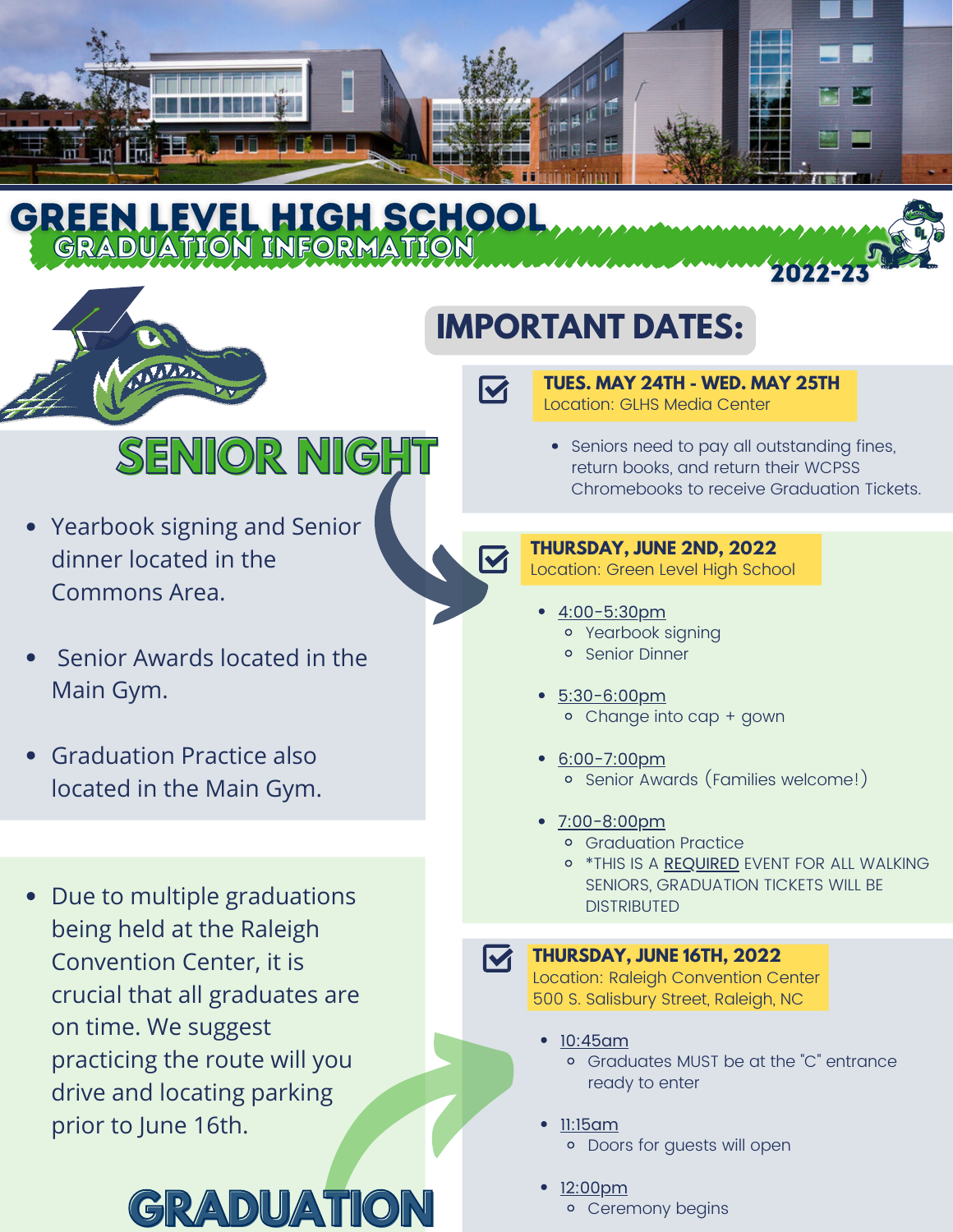## **TUES. MAY 24TH - WED. MAY 25TH**

Location: GLHS Media Center

Seniors need to pay all outstanding fines, return books, and return their WCPSS Chromebooks to receive Graduation Tickets.

20225

# **MATERIALS TURN-IN, FEES/FINES**

## **MATERIALS TURN-IN:**

- All graduating Seniors should plan to turn in all textbooks, library books, and WCPSS Chromebooks to the Media Center on Tuesday, May 24th or Wednesday, May 25th.
- Any additional Green Level High School materials or equiptment must also be turned in by this date.

## **FEES/FINES:**

- All fees and fines must be paid by May 25th. Students should check their PowerSchool accounts and with the Media Center to ensure they do not have any additional fees or fines.
- All fees and fines should be paid in the Front Office with Mrs. Stein.

**EACH SENIOR WILL BE GIVEN 10 TICKETS AT SENIOR NIGHT DURING OUT GRADUATION PRACTICE. WE WILL WITHHOLD TICKETS FOR SENIORS WHO HAVE NOT TURNED IN ALL MATERIALS AND PAID ALL FINES/FEES.**

> Questions about Materials Turn-In? Email Mrs. Powell or Mrs. Ashley in the Media Center Questions about Fines/Fees? Email Erin Stein.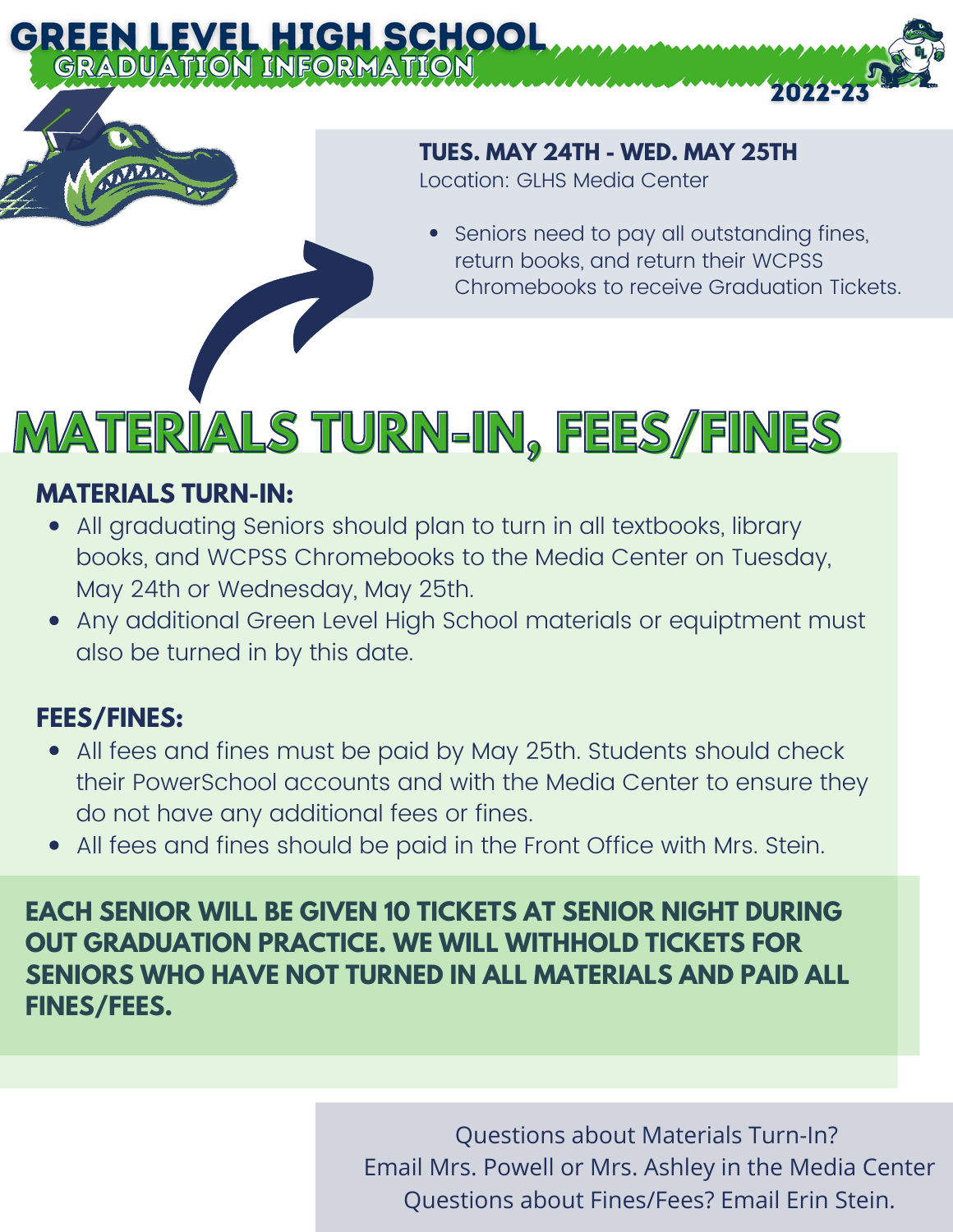# GREEN LEVEL HIGH SCHOOL GRADUATION INFORMATION



**THURSDAY, JUNE 2ND, 2022** Location: Green Level High School

- 4:00-5:30pm Yearbook signing
	- **o** Senior Dinner
- 5:30-6:00pm Change into cap + gown
- 6:00-7:00pm Senior Awards (Families welcome!)
- 7:00-8:00pm
	- Graduation Practice
	- o \*THIS IS A REQUIRED EVENT FOR ALL WALKING SENIORS, GRADUATION TICKETS WILL BE **DISTRIBUTED**

2022-2

## **YEARBOOKS + SENIOR DINNER**

- From 4:00-5:30pm, the Commons Area will be open for Seniors who would like to sign yearbooks and enjoy time together. We will also serve a Senior Dinner and dessert from Moe's. This time is reserved ONLY for Seniors, families may attend the Senior Awards Ceremony.
- At 6:00pm, families are welcome to join us in our Main Gym for the Seniors Awards Ceremony. All Seniors should be dressed in cap + gown.
- At 7:00pm, Seniors will remain in the Main Gym for Graduation Practice.

## **GRADUATION SENIORS MUST ATTEND GRADUATION PRACTICE TO RECEIVE GRADUATION TICKETS. TICKETS WILL BE WITHHELD FROM THOSE WHO DO NOT ATTEND PRACTICE ON THURSDAY, JUNE 2ND.**

Questions about Senior Night? Email Hamilton Roberts. Questions about Graduation Practice? Email Ashley Clark.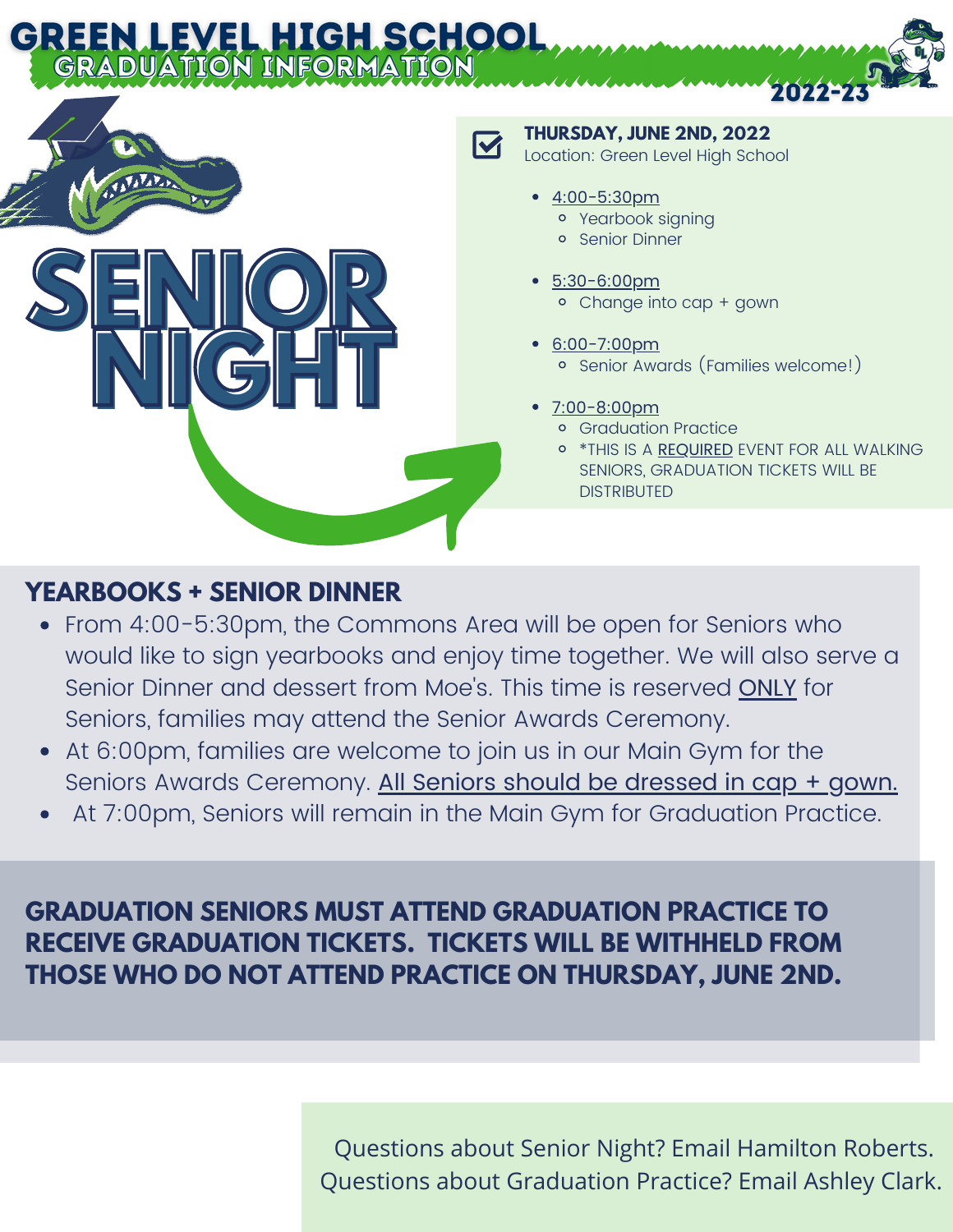

# **GRADUATION ETIQUETTE**

## **APPROPRIATE DRESS:**

- Under your cap and gown: Lightweight dress, dress pants with collared dress shirt with necktie or bowtie.
- Footwear: Comfortable dress shoes you can stand in, walk in, and climb stairs in.
- No sunglasses are alternate headwear other than your GLHS cap.
- No purses, handbags, or other large items carried into the ceremony.

### **CAP + GOWNS:**

- Caps and gowns should be worn appropriately in a dignifed manner. This includes your GLHS cap and gown, stole, and any approved honors societies cords.
- Gowns should be neatly pressed with a cool iron. Too warm of an iron may melt your gown. Unpack your gown now to help ease wrinkles. DO NOT WASH OR DRY CLEAN YOUR GOWN.
- Caps should be work straight on your head, parallel to the floor. Securing with a bobby pin is helpful. If you are in need of assistance with your cap, staff will be available backstage to help you adjust.
- Tassels are worn on the RIGHT side of the cap. Once Mrs. Summers has declared you a graduate, you will move your tassel to the LEFT side.
- Per WCPSS Board Policy, NO CAPS OR GOWNS SHOULD BE DECORATED OR ALTERED. Additionally, any graduate in violation of this WCPSS and GLHS code of conduct, may be removed from the line and may not be allowed to participate in commencement ceremonies.

#### M

### **THURSDAY, JUNE 16TH, 2022**

Location: Raleigh Convention Center 500 S. Salisbury Street, Raleigh, NC

- 10:45am
	- Graduates MUST be at the "C" entrance ready to enter

2022-2

- 11:15am <sup>o</sup> Doors for quests will open
- 12:00pm Ceremony begins

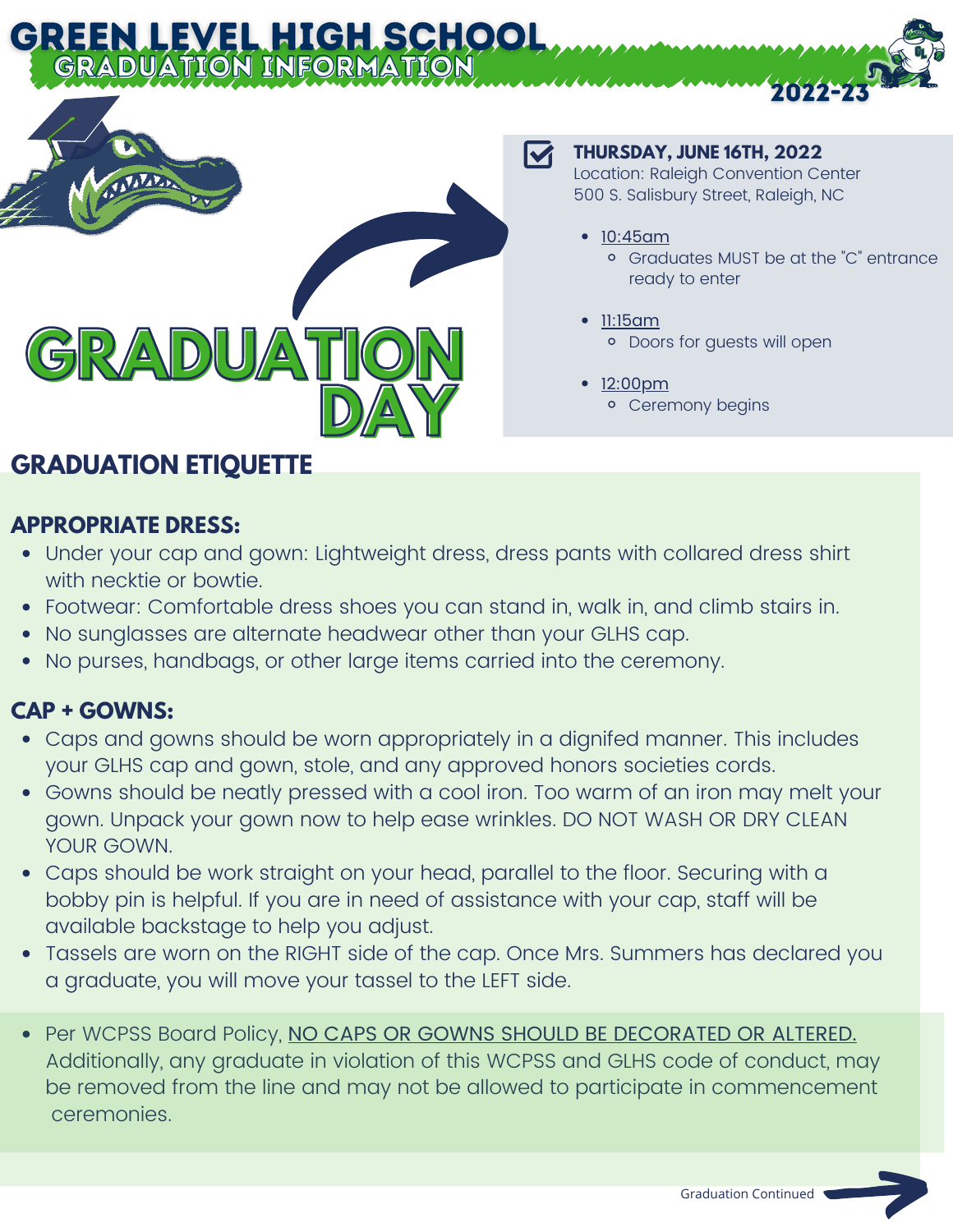

## **GRADUATION ETIQUETTE**

# **CEREMONY CONDUCT**

#### This is YOUR day to celebrate all of your handwork you've put in during your K-12 education, but we want to remember this is a dignified ceremony that familes are looking forward to. We ask that all students and families are respectful throughout the ceremony to allow everyone to enjoy their moment.

- All GLHS and WCPSS policies apply to graduation activities. Violating these policies or causing an intentional disruption to our ceremony may result in being prohibited from participating in the ceremony and/or your diploma may be held and issued at a later time per Principal discretion.
- On behalf of all families and guests, we do request that all cell phones/electronic devices be placed on silent during our ceremony.
- Per WCPSS Secutity/Team and the Staff of the Raleigh Convention Center, the following items are prohibited from entering the building:
	- Flowers in glass vases
	- Food/Drinks
	- o Signs
	- Balloons
	- Nose Makers (musical instruments, air horns, whistles, etc.)
	- Wrapped packages
	- Intoxicated individuals
- Families: The WCPSS Security Team and the Staff of the Raleigh Convention Center do NOT allow parents/guests to leave their seats and discrupt the ceremony by being in the aisles to photograph graduates. Information on how to order photographs will be provided at our Senior Night. Professional photographers will be present at the ceremony to take pictures at the time each student receives his/her/their diploma cover.
- Additionally, standing photography for guests will be allowed along the bike racks to the LEFT of the stage.

#### M

#### **THURSDAY, JUNE 16TH, 2022**

Location: Raleigh Convention Center 500 S. Salisbury Street, Raleigh, NC

- 10:45am
	- Graduates MUST be at the "C" entrance ready to enter

2022-2

- 11:15am <sup>o</sup> Doors for quests will open
- 12:00pm Ceremony begins